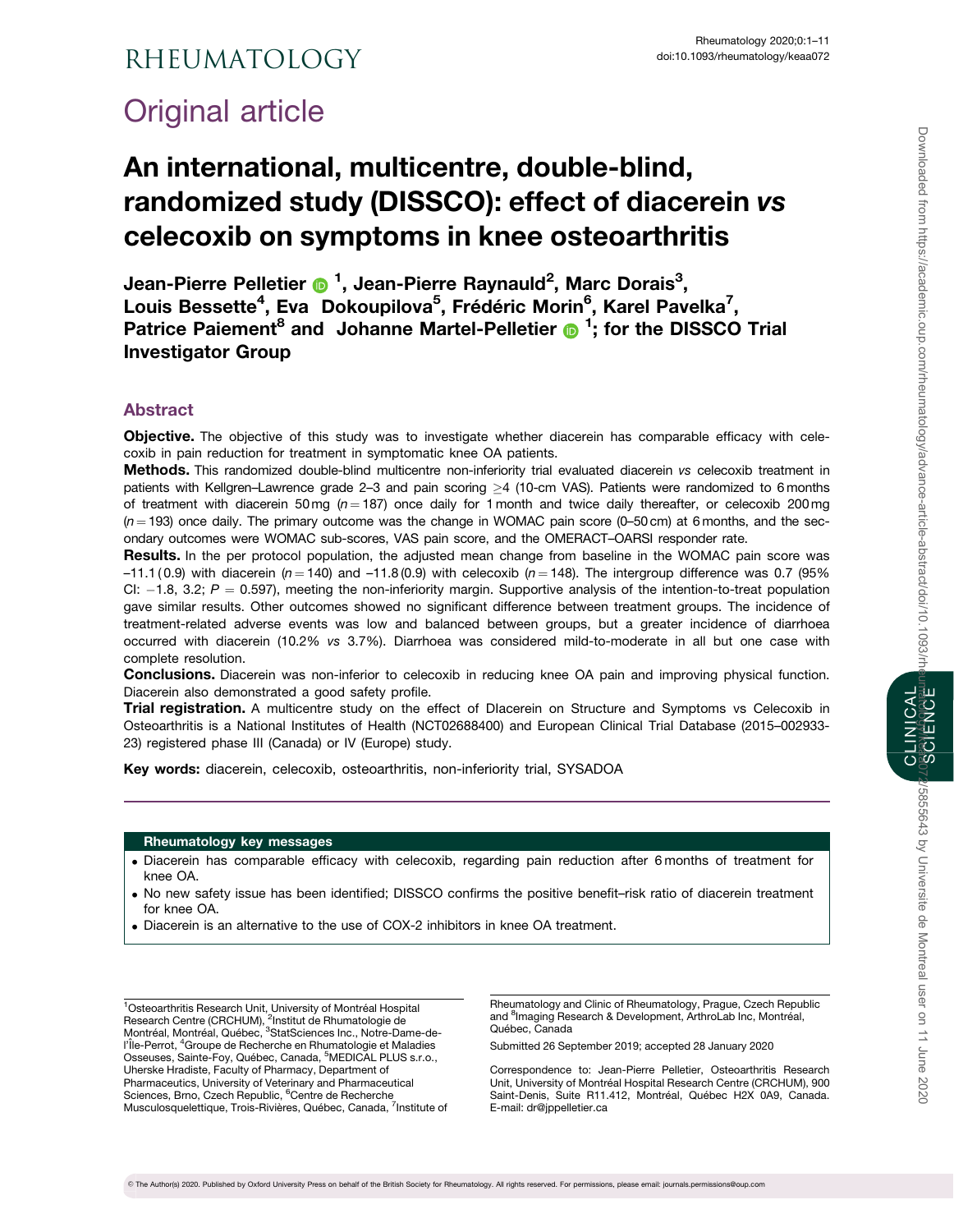### <span id="page-1-0"></span>Introduction

OA is one of the most common debilitating chronic diseases, particularly in the older population [[1,](#page-8-0) [2](#page-8-0)], contributing to a marked reduction of quality of life and a gradual loss of function [[3,](#page-8-0) [4](#page-8-0)]. It is also associated with an increased risk of cardiovascular disease and death [[5](#page-8-0), [6](#page-8-0)].

To date, OA treatment remains mainly symptomatic. Among the pharmacological interventions, NSAIDs, cyclooxygenase-2 (COX-2) inhibitors, and analgesics such as paracetamol (acetaminophen), which have fairly rapid onset of action, have been commonly used and recommended [\[7–11\]](#page-8-0). Although these drugs are popular for acute flare-ups of the disease, their use for an extended period could lead to significant adverse events (AEs) such as cardiovascular diseases, renal and liver toxicity [[12–15\]](#page-8-0).

Symptomatic slow-acting drugs for OA (SYSADOAs) are a group of drugs that includes diacerein, glucosamine, and chondroitin sulfate (CS), which have been used for many years for the non-acute treatment of OA symptoms. SYSADOAs have been recommended alone and in combination with analgesics/NSAIDs for long-term management of OA [16–18]. Moreover, the European Society for Clinical and Economic Aspects of Osteoporosis, Osteoarthritis and Musculoskeletal Diseases (ESCEO) guidelines have suggested that they could be used as first line (background) treatment for chronic therapy [\[16](#page-8-0), [18,](#page-9-0) [19\]](#page-9-0).

Diacerein is an anthraquinone derivative, which has been successfully used for the treatment of OA symptoms and it has a positive benefit-to-risk ratio [[17](#page-9-0), [20–23](#page-9-0)].

Studies have clearly established the efficacy of diacerein compared with placebo in knee and hip OA patients [[17,](#page-9-0) [20–23](#page-9-0)], and a similar level of efficacy in relieving OA symptoms and improving function compared with conventional non-selective NSAIDs [\[17,](#page-9-0) [23\]](#page-9-0). Importantly, diacerein demonstrated a marked carry-over effect, with efficacy retained for weeks or months after treatment discontinuation [[17,](#page-9-0) [20–23\]](#page-9-0). In contrast to NSAIDs, diacerein does not affect the synthesis of prostaglandins [[24\]](#page-9-0). In addition, diacerein's main mechanism of action is the inhibition of IL-1 $\beta$  and its signalling pathway, and it has been demonstrated to have an anticatabolic effect on OA tissues [[25](#page-9-0)]. This alternative mechanism of action likely explains the absence of upper gastrointestinal (GI) tract [\[26](#page-9-0)] and cardiovascular toxicity [\[27\]](#page-9-0) as compared with NSAIDs.

Due to a better GI safety profile, COX-2 selective inhibitors such as celecoxib have become one of the most commonly used and recommended NSAIDs for the symptomatic treatment of OA [\[7–11](#page-8-0), [13](#page-8-0), [18](#page-9-0), [19](#page-9-0)]. However, no study has yet explored the comparative efficacy and safety of diacerein vs celecoxib. Thus, the main outcome of the DISSCO study (a multicentre study on the effect of DIacerein on Structure and Symptoms vs Celecoxib in Osteoarthritis) was to investigate

whether diacerein has comparable efficacy with that of celecoxib after 6 months of treatment in symptomatic knee OA patients with moderate-to-severe disease. The study is a non-inferiority trial: as such, the reference treatment's efficacy must be established or widely used, as is the case for celecoxib, which has also proven to be superior to placebo [[28–30\]](#page-9-0); therefore, a placebo or untreated control group would be deemed inappropriate from a methodological point of view [\[31](#page-9-0)].

## Methods

#### Study design

DISSCO is a National Institutes of Health (NIH; NCT02688400) and European Clinical Trial Database (EudraCT 2015–002933-23) registered phase III (Canada) or IV (Europe) international, multicentre, double-blind, randomized, controlled, parallel-group, non-inferiority, symptom-modifying clinical trial comparing diacerein (50 mg twice daily) with celecoxib (200 mg once daily). Patients were enrolled at public hospitals or clinics in Canada and in Europe (Spain, Austria, Belgium and Czech Republic). The study was conducted from 12 May 2016 to 26 June 2018. The trial was performed according to the ethical principles of the Declaration of Helsinki and Good Clinical Practice. Institutional or central ethics approval was obtained from all participating centres, and all patients gave their written informed consent to participate.

#### Patient selection

Men and women  $\geq$ 50 years of age, with primary and symptomatic knee OA complying with the classification criteria of knee OA established by the ACR [[32\]](#page-9-0), with OA of Kellgren–Lawrence grade 2 or 3 [\[33\]](#page-9-0) and moderateto-severe pain [Visual Analogue Scale (VAS) pain score (0–10 cm) while walking on a flat surface  $\geq$ 4 cm] at inclusion were selected for the study. In patients with bilateral disease, the most symptomatic knee (VAS score  $\geq$ 4 cm) at screening was selected as the target knee, if it met the inclusion criteria. Patients were excluded if they had concurrent medical or arthritic conditions that could confound the evaluation of the index joint, or coexisting disease that could preclude successful completion of the trial, such as history of cardiovascular or GI events. The list of selection criteria is fully detailed in [Supplementary Table S1](https://academic.oup.com/rheumatology/article-lookup/doi/10.1093/rheumatology/keaa072#supplementary-data), available at Rheumatology online.

### Treatment regimens and randomization

Subjects were assigned sequentially in a 1:1 ratio using a computer-generated randomization list prepared by an independent biostatistician (Inferential, Paris, France) using the PROC PLAN SAS System (version 9.2) software. Treatment allocation depended on the time sequence in which patients entered the study, thus minimizing the selection bias.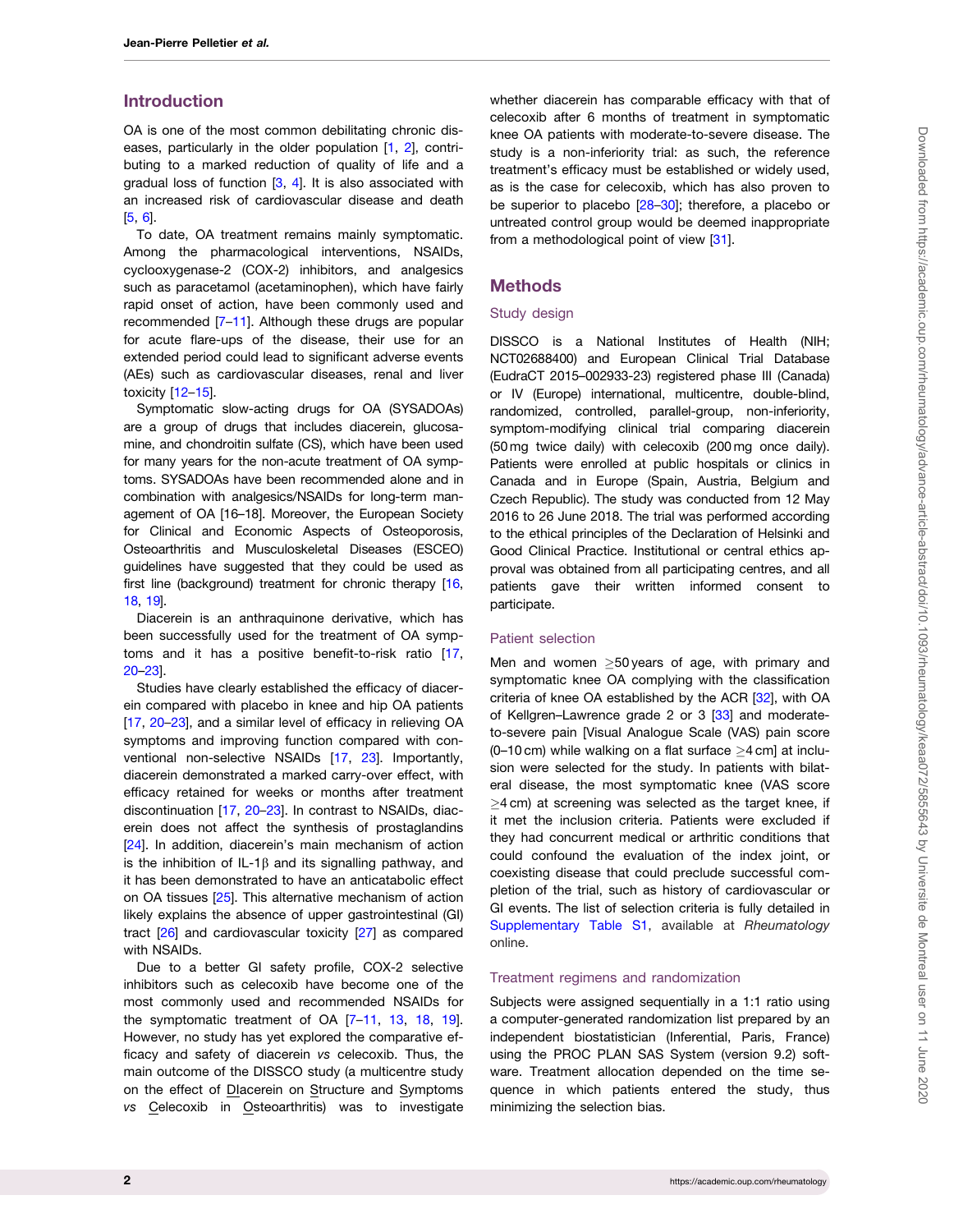<span id="page-2-0"></span>Included patients were randomized to receive either diacerein 50 mg taken once a day for 1 month and diacerein 50 mg twice daily thereafter (Artrodar/Verboril, TRB Chemedica, Geneva, Switzerland) or celecoxib 200 mg (Celebrex, Pfizer Canada, Kirkland, Québec, Canada; Celecoxib, Apotex, Toronto, Ontario, Canada) once daily. Patients in both groups were taking the same number of capsules daily. (For further details refer to [Supplementary Methods,](https://academic.oup.com/rheumatology/article-lookup/doi/10.1093/rheumatology/keaa072#supplementary-data) available at Rheumatology online.) Patients in the diacerein group took one capsule of diacerein and one capsule of matched placebo for 1 month and then two capsules of diacerein, while patients in the celecoxib group took one capsule of celecoxib and one capsule of matched placebo. Capsules of celecoxib available on the market were overencapsulated to visually and physically match the capsules used for diacerein, providing identical appearance to allow for a double-blind design.

Patients were allowed to take acetaminophen 500 mg tablets up to 2 g/day (500 mg four times daily) as rescue medication, except during the 48 h before clinical evaluation. Compliance with the study treatment was assessed by the investigative centres.

Patient compliance with study medication intake was assessed at each study visit (through patient interview and accountability of drug dispensed/retrieved) and recorded in the electronic case report form. Patients were regarded as compliant if the calculated compliance was at least 75% of the study medication required to be taken during the study, unless a dose was withheld due to AEs or other unavoidable reasons (which required approval by the investigator). Patients deemed to be noncompliant were withdrawn from the study and an End of Study form was completed.

#### **Outcomes**

The primary objective was to show that diacerein is noninferior to celecoxib in terms of pain reduction (Western Ontario and McMaster Universities Osteoarthritis Index [WOMAC] pain subscale) after 6 months (182 days) of treatment in symptomatic knee OA patients.

Safety outcomes included incidence of AEs, changes in various laboratory tests and vital signs.

#### Statistical analysis

The sample size calculation was established to test the non-inferiority of diacerein vs celecoxib in the assessment of the change from baseline in WOMAC pain at day 182 (6 months). It was deemed that 144 patients per treatment group were sufficient to claim non-inferiority with a power of 90% at a one-sided significance level of 2.5%, assuming a similar mean decrease in WOMAC pain score at day 182 in the diacerein and celecoxib groups, and a common standard deviation (S.D.) of 26 in the two treatment groups [\[28–30](#page-9-0), [34](#page-9-0)–[36\]](#page-9-0). A delta of ten units (scale 0–100; same as a delta of 5 in the original range 0–50) was used in the study. Such a margin was selected as, according to Ehrich et al. [\[37\]](#page-9-0), the minimal

perceptible clinical improvement (MPCI) in patients with knee OA with the WOMAC questionnaire was determined to be 9.7 for WOMAC pain and 11.1 mm for WOMAC pain question 1 (pain walking on a flat surface). This margin is also well in line with previous similar published randomized clinical trials [\[28,](#page-9-0) [34](#page-9-0)].

The main analyses were performed using the per protocol (PP) population defined as all randomized patients who received at least one dose of the study medication, who had an efficacy measurement at inclusion and at least one corresponding post-inclusion efficacy measurement (for the primary efficacy variable) and who did not present any major deviation of the protocol over the 6-month follow-up period. In noninferiority trials, the PP is used in the primary analysis as it is the most conservative approach  $[38, 39]$  $[38, 39]$  $[38, 39]$  $[38, 39]$  $[38, 39]$ . The intention-to-treat (ITT) population included all randomized patients who received at least one dose of the study medication, had an efficacy measurement at inclusion and at least one corresponding post-inclusion efficacy measurement (for the primary efficacy variable), while the safety population consisted of all patients who took at least one dose of the study medication. All analyses were performed according to the randomization group, regardless of the study medication actually received.

Non-inferiority of diacerein vs celecoxib was assessed by computing the difference in the adjusted mean change from baseline in WOMAC pain subscale score after 182 days of treatment between diacerein and celecoxib groups from a Mixed Model for Repeated Measurements (MMRM). MMRM was adjusted for treatment group, time and treatment using time as fixed factor and the subject and error terms as random factors. The response variable was the absolute change from baseline in WOMAC pain score, and the baseline value of the WOMAC pain score was used as a covariate. The within-patient variance covariance matrix was assumed to be unstructured.

The treatment comparisons were carried out by means of the contrasts on the treatment factor by time effect. Treatment effects were estimated by means of Least Square Means (LSM) and their standard error (S.E.) and 95% confidence interval (CI). Differences between treatments were the differences between LSM and their S.E. and 95% CI. For the non-inferiority claim, the upper bound of the 95% CI of the difference in the adjusted mean change between diacerein and celecoxib at day 182 had to be inferior to 5 (scale 0–50) on the PP population.

Supportive analyses of the primary efficacy criterion were also conducted. The primary analysis was repeated on the ITT population and using the Last Observation Carried Forward (LOCF) approach to test the robustness of the results.

Quantitative data were analysed with the Student's t test (Gaussian variable) or the Mann–Whitney test (non-Gaussian variable), and the qualitative data were analysed with a  $\gamma^2$  test.

All secondary end points were analysed on the ITT at day 182/early termination.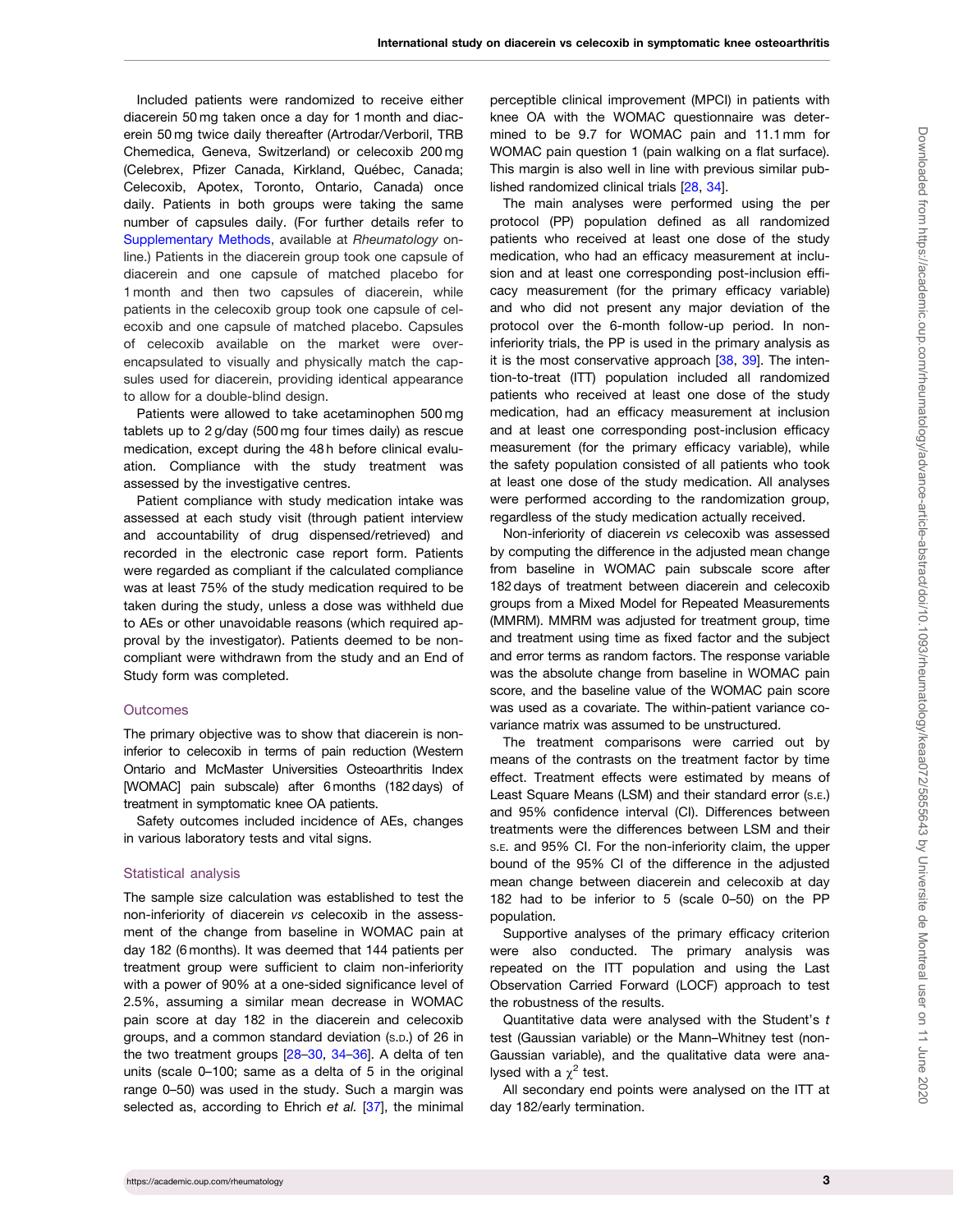<span id="page-3-0"></span>Statistical analyses were performed using SAS $^{\circledast}$  software version 9.2 (SAS Institute, Cary, NC, USA). For all analyses, statistical tests were set two-sided at 5% significance level.

# **Results**

#### Patient disposition and characteristics

A total of 527 patients were screened, and 380 underwent randomization. Of these, 376 were included in the safety population, 370 in the ITT analysis, and 288 in the PP analysis. The completion rate and the reasons for withdrawal were similar in the two treatment groups (Fig. 1).

The baseline and clinical characteristics of the participants analysed and those with discontinued treatment were identical (data not shown). Patients in the two treatment groups of the PP population (primary analysis) had similar demographics and baseline characteristics ([Table 1](#page-4-0)), and the groups were well balanced at baseline. The mean WOMAC pain score at baseline was for diacerein 28.7 (9.1) and for celecoxib 27.0 (8.2); the VAS pain intensity was 6.5 (1.3) and 6.4 (1.2), respectively. The characteristics of the ITT population (secondary outcomes) were similar to those of the PP population ([Supplementary Table S2](https://academic.oup.com/rheumatology/article-lookup/doi/10.1093/rheumatology/keaa072#supplementary-data), available at Rheumatology online).

#### Fig. 1 Flow diagram of patients



In the PP population, the adjusted absolute mean (s.e.) change from baseline in the WOMAC pain score at day 182 was  $-11.1$  (0.9) in the diacerein group vs  $-11.8$  (0.9) in the celecoxib group (Table 2). The adjusted mean intergroup difference (diacerein – celecoxib) was 0.7 (95% CI:  $-1.8$ , 3.2;  $P = 0.597$ ). Non-inferiority of diacerein to celecoxib was proven, since the upper bound of the 95% CI of the intergroup difference was lower than five. The supportive analyses performed on the ITT population confirmed the conclusion of the primary analysis [\(Table 2\)](#page-4-0).

### Secondary outcomes

The results of the secondary efficacy criteria (ITT population) are summarized in [Table 3](#page-6-0). There was no statistically significant difference between the two treatment groups at day 182 in any of the WOMAC scores or VAS pain ([Table 3\)](#page-6-0). Both treatments led to a rapid decrease in WOMAC subscores, as well as VAS pain by day 60, which was sustained over time with no significant intergroup difference at any timepoint [\(Fig. 2;](#page-5-0) [Supplementary](https://academic.oup.com/rheumatology/article-lookup/doi/10.1093/rheumatology/keaa072#supplementary-data) [Figs S1](https://academic.oup.com/rheumatology/article-lookup/doi/10.1093/rheumatology/keaa072#supplementary-data) and [S2,](https://academic.oup.com/rheumatology/article-lookup/doi/10.1093/rheumatology/keaa072#supplementary-data) available at Rheumatology online). The rate of responders based on Outcome Measures in Rheumatology Clinical Trials and Osteoarthritis Research Society International (OMERACT–OARSI) crite-ria [[40](#page-9-0)] was similar in both groups ( $P > 0.05$ ) and



ITT: intention-to-treat; PP: per protocol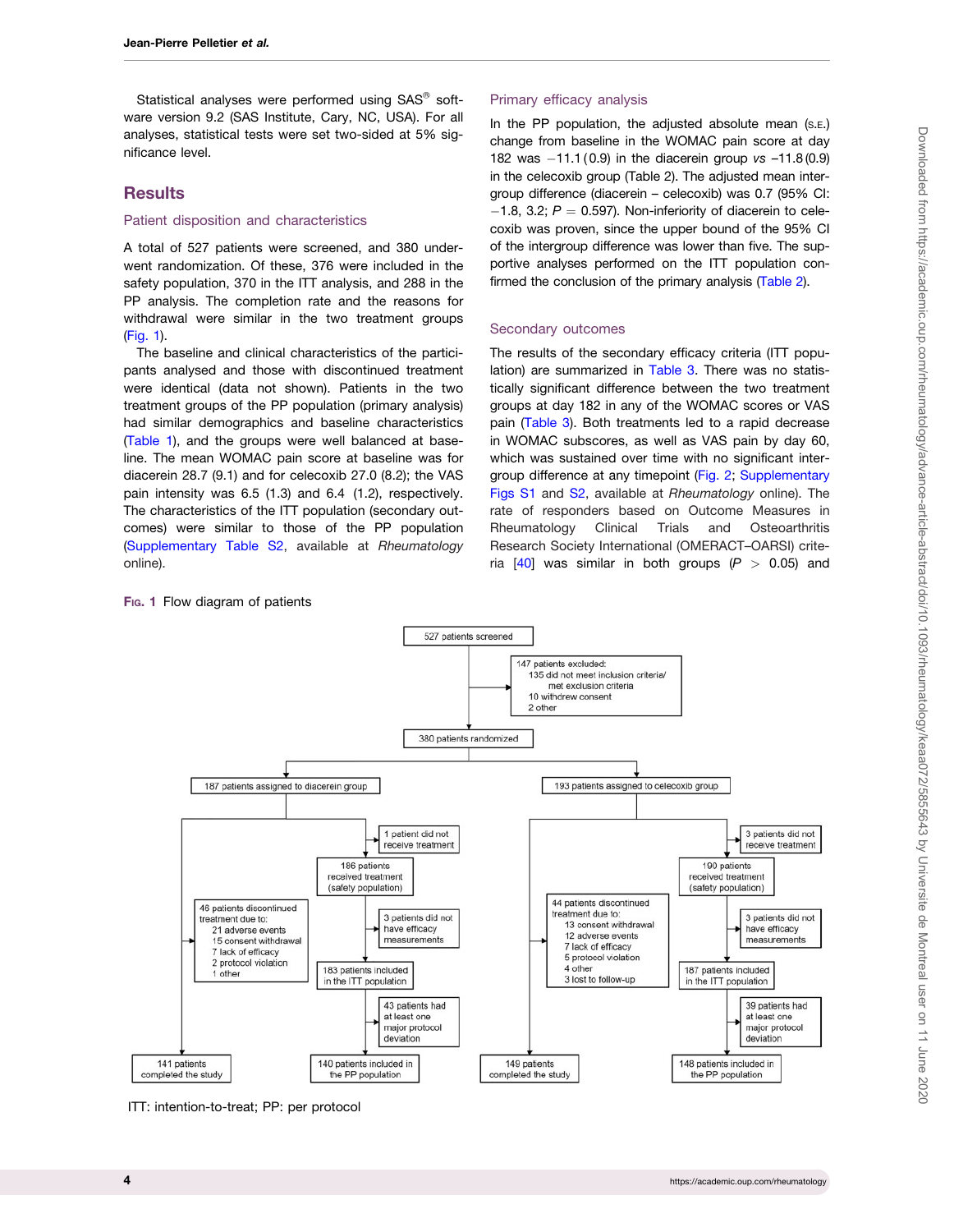#### <span id="page-4-0"></span>TABLE 1 Baseline demographic and clinical characteristics of the PP population

|                                                                | Diacerein ( $n = 140$ ) | Celecoxib ( $n = 148$ ) |
|----------------------------------------------------------------|-------------------------|-------------------------|
| $Age - years$                                                  | 63.7 $(6.1)^a$          | 64.1 (6.5)              |
| Women $-n$ (%)                                                 | 102 (72.9)              | 111 (75.0)              |
| Body mass index - $kg/m^2$                                     | 31.5(5.8)               | 30.1(5.1)               |
| Identification of studied knee (right) – $n$ (%)               | 62 (44.3)               | 74 (50.0)               |
| Most common analgesics before study inclusion $-n$ (%)         |                         |                         |
| Paracetamol                                                    | 28 (20.0)               | 36(24.3)                |
| <b>Ibuprofen</b>                                               | 11(7.9)                 | 6(4.1)                  |
| Celecoxib                                                      | 9(6.4)                  | 4(2.7)                  |
| Diclofenac                                                     | 8(5.7)                  | 6(4.1)                  |
| <b>WOMAC</b>                                                   |                         |                         |
| Total score (0-240 cm)                                         | 136.6 (44.2)            | 129.6 (38.3)            |
| Pain score (0-50 cm)                                           | 28.7(9.1)               | 27.0(8.2)               |
| Stiffness score (0-20 cm)                                      | 11.8(4.3)               | 11.7(3.9)               |
| Physical function score (0-170 cm)                             | 96.1 (33.7)             | 90.9(28.8)              |
| VAS pain score (0-10 cm)                                       | 6.5(1.3)                | 6.4(1.2)                |
| Joint swelling and effusion (yes) – $n$ (%)                    | 30(21.6)                | 35(23.8)                |
| Patient's global assessment of disease activity (0–10 cm)      | 6.1(1.9)                | 5.8(1.8)                |
| Investigator's global assessment of disease activity (0-10 cm) | 5.9(1.3)                | 5.9(1.4)                |
| Quality of life (SF-36) (0-100)                                |                         |                         |
| Physical component summary                                     | 34.8(7.1)               | 34.1(6.6)               |
| Mental component summary                                       | 48.7 (10.3)             | 50.3(9.6)               |
|                                                                |                         |                         |

aData are mean (s.p.) unless otherwise indicated. n: number of patients in the treatment group; PP: per protocol; SF-36: 36-Item Short Form Health Survey; VAS: visual analogue scale; WOMAC: Western Ontario and McMaster Universities Osteoarthritis Index.

TABLE 2 Primary efficacy analysis: absolute change in WOMAC pain score

|                         | <b>Diacerein</b>              | <b>Celecoxib</b>              | P-value            | <b>Treatment differences</b>   |
|-------------------------|-------------------------------|-------------------------------|--------------------|--------------------------------|
| Primary analysis        |                               |                               |                    |                                |
| <b>PP</b>               | $(n = 140)$<br>$-11.1(0.9)^a$ | $(n = 148)$<br>$-11.8(0.9)^a$ | 0.597 <sup>b</sup> | $0.7$ (-1.8, 3.2) <sup>c</sup> |
| Supportive analysis     |                               |                               |                    |                                |
| ITT                     | $(n = 183)$                   | $(n = 187)$                   |                    |                                |
| ITT (LOCF) <sup>d</sup> | $-9.6(0.8)^a$<br>$(n = 183)$  | $-10.0(0.8)^a$<br>$(n = 187)$ | 0.712 <sup>b</sup> | $0.4$ (-1.9, 2.7) <sup>c</sup> |
|                         | $-9.5(0.8)^a$                 | $-10.0(0.8)^a$                | $0.657^{b}$        | $0.5(-1.7, 2.8)^{\circ}$       |

WOMAC pain score scale 0–50. <sup>a</sup>Absolute change from baseline to day 182, MMRM model adjusted mean (s.*E.*). <sup>b</sup>MMRM model, P-value of treatment effect. MMRM model adjusted means (95% CI). <sup>d</sup>MMRM model where missing data were imputed by the LOCF approach. ITT: intention-to-treat; LOCF: last observation carried forward; MMRM: mixed models for repeated measurement; n: number of patients in the treatment group; PP: per protocol; WOMAC: Western Ontario and McMaster Universities Osteoarthritis Index.

sustained over time [\(Supplementary Fig. S3](https://academic.oup.com/rheumatology/article-lookup/doi/10.1093/rheumatology/keaa072#supplementary-data), available at Rheumatology online).

There was a marked gradual decrease of about 50% in the percentage of patients with joint swelling and/or effusion over time, without statistically significant differences between groups ([Supplementary Fig. S4,](https://academic.oup.com/rheumatology/article-lookup/doi/10.1093/rheumatology/keaa072#supplementary-data) available at Rheumatology online).

In addition, there was a small but sustained improvement in the patient's global assessment of disease activity, without significant intergroup difference at any time ([Table 3](#page-6-0)). The investigator's change in the global assessment of disease activity at day 182 was

slightly but significantly higher ( $P = 0.011$ ) in the celecoxib than in the diacerein group. No statistically significant intergroup difference was, however, identified at the other visits (data not shown). There was a numerical trend favouring diacerein ( $P = 0.057$ ) for the investigator's global assessment of response to therapy at day 182. Improvement in the Short Form 36 (SF-36) quality of life questionnaire at day 182 was slightly higher in the celecoxib group for Physical Component Summary (PCS)  $(P = 0.008)$  and in the diacerein group for Mental Component Summary (MCS)  $(P = 0.042)$ .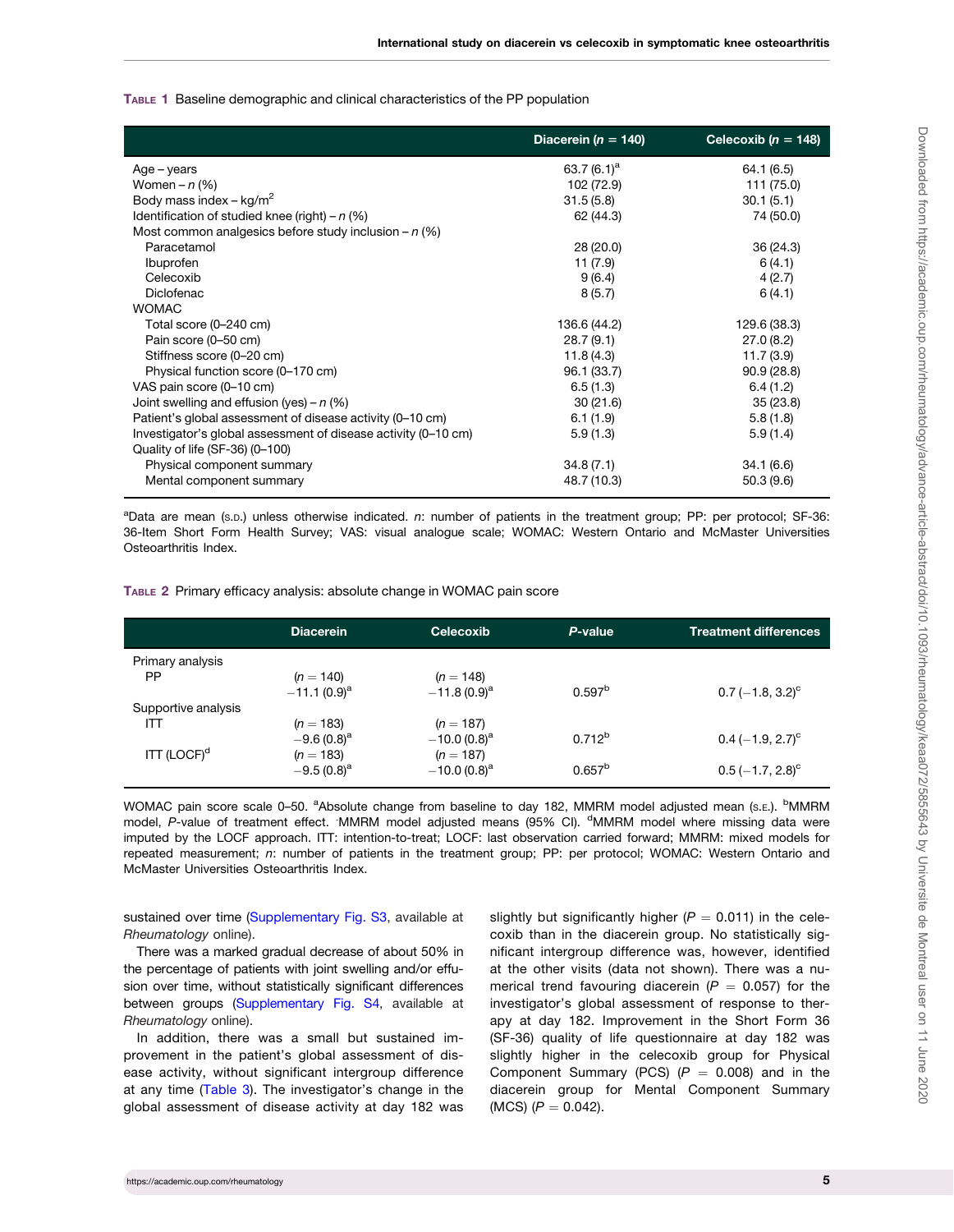<span id="page-5-0"></span>FIG. 2 Absolute change from baseline in WOMAC pain score – comparisons between treatment groups (ITT populations)



Data are mean (95% CI). Between-group comparisons were done using a Student's t-test. ITT: intention-to-treat; WOMAC: Western Ontario and McMaster Universities Osteoarthritis Index

The consumption of rescue medication (number of acetaminophen tablets per day) over the study period was low and similar between the groups ([Table 3](#page-6-0)). The overall treatment compliance, defined as patients having taken  $\geq$ 75% of the medication during the 6-month study period, was the same in the two treatment groups (diacerein, 91.3%; celecoxib, 93.6%). The mean duration of treatment was 155.9 ( 52.8) and 159.4 (52.7) days with diacerein and celecoxib, respectively.

#### **Safety**

Overall, both products were well tolerated during the study. No new safety issue arose regarding treatments in terms of AEs, blood tests, or physical examination.

The number of patients with emergent AEs considered by the investigators as related to the study treatment was higher in the diacerein group ( $n = 49$ ; 26.3%) than in the celecoxib group ( $n = 33$ , 17.4%), and this finding was mainly due to an increase in diarrhoea in the former (10.2% vs 3.7%) ([Supplementary Table S3](https://academic.oup.com/rheumatology/article-lookup/doi/10.1093/rheumatology/keaa072#supplementary-data), available at Rheumatology online).

Of the 19 patients in the diacerein group who had diarrhoea, nine were considered mild (4.8%), nine moderate (4.8%) and one (0.5%) experienced severe diarrhoea. In the celecoxib group, of the seven patients with diarrhoea, it was considered mild in five patients (2.6%) and moderate in two (1.1%). Diarrhoea led to permanent study drug discontinuation in nine (4.8%) patients in the diacerein vs three (1.6%) in the celecoxib group.

Three SAEs were considered by the investigators as possibly related to the study drug in the diacerein group and none in the celecoxib group. The three SAEs (abdominal pain, elevated transaminase and gammaglutamyl transferase) all occurred in a single patient and resolved spontaneously following drug withdrawal. Other SAEs in both groups were considered as unrelated to the study drug by the investigators.

## **Discussion**

This study demonstrated that diacerein is non-inferior to celecoxib in patients with primary knee OA with moderate-to-severe pain in terms of pain reduction (WOMAC pain subscale) after 6 months of treatment. Overall, the treatment effect on OA symptoms was similar in both treatment groups. The results confirm the efficacy of diacerein [[17](#page-9-0)] and confirm the findings from previous studies in patients with moderate-to-severe knee and hip OA pain [\[41–](#page-9-0)[45](#page-10-0)].

The effect of treatment on pain and/or symptoms was already observed at day 60 and was maintained for the entire duration of the study. A slightly more rapid onset of action was observed with celecoxib at day 60, which is in line with findings from previous studies [\[17](#page-9-0), [41,](#page-9-0) [43](#page-9-0), [45\]](#page-10-0). A possible explanation includes the fact that celecoxib, but not diacerein, inhibits prostaglandin synthesis, a mode of action known to induce a rapid reduction in signs and symptoms of OA [[14,](#page-8-0) [23\]](#page-9-0). The step-up diacerein regimen (50 mg daily dose for the first month to 100mg daily thereafter) might also explain the slight delay in response to therapy. However, one must note that no significant differences have been identified between the two treatments at any time regarding the extent of improvement of disease symptoms. However, it should also be acknowledged that the first observation time of the effect of treatment on symptoms was done at day 60, which may have underestimated the more rapid time to response to therapy of celecoxib vs diacerein. This is one of the reasons why in the early phase of treatment of OA symptoms with SYSADOAs, the combined use of NSAIDs and SYSADOAs could be most useful [\[16](#page-8-0), [18,](#page-9-0) [19,](#page-9-0) [41](#page-9-0), [45](#page-10-0)]. Importantly, the compliance to treatment and use of rescue medications were similar for both treatments and therefore did not interfere with the response to treatment.

The results of the OMERACT–OARSI responder analysis also support the excellent clinical response to both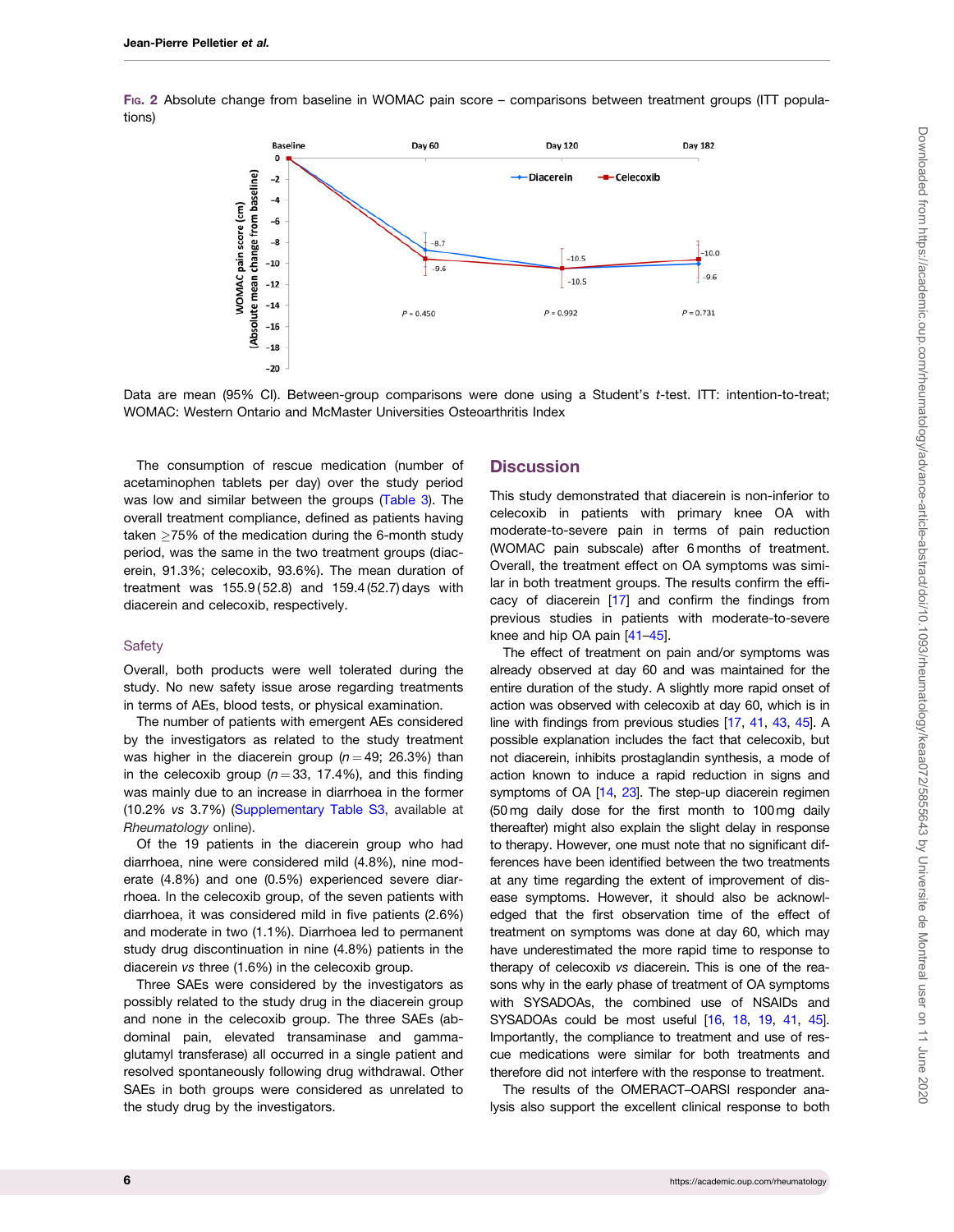#### <span id="page-6-0"></span>TABLE 3 Secondary efficacy analyses in the ITT population

| <b>Outcome</b>                                                            | <b>Diacerein</b><br>$(n = 183)$ | <b>Celecoxib</b><br>$(n = 187)$ | P-value            |
|---------------------------------------------------------------------------|---------------------------------|---------------------------------|--------------------|
| WOMAC total score (0-240 cm)                                              |                                 |                                 |                    |
| <b>Baseline</b>                                                           | 135.5 (44.3)                    | 130.1 (38.0)                    |                    |
| Day 182                                                                   | 94.5(55.3)                      | 87.1 (56.6)                     |                    |
| Change                                                                    | $-41.0(53.1)$                   | $-42.9(55.0)$                   | $0.813^{a}$        |
| WOMAC stiffness score (0-20 cm)                                           |                                 |                                 |                    |
| Baseline                                                                  | 11.8(4.2)                       | 11.7(4.0)                       |                    |
| Day 182                                                                   | 8.2(5.0)                        | 7.7(5.0)                        |                    |
| Change                                                                    | $-3.6(5.0)$                     | $-4.0(5.3)$                     | 0.477 <sup>a</sup> |
| WOMAC function score (0-170 cm)                                           |                                 |                                 |                    |
| <b>Baseline</b>                                                           | 95.2 (33.7)                     | 91.6(28.8)                      |                    |
| Day 182                                                                   | 68.1 (40.3)                     | 62.3 (40.8)                     |                    |
| Change                                                                    | $-27.2(39.0)$                   | $-29.3(39.8)$                   | $0.714^a$          |
| VAS pain score (0-10 cm)                                                  |                                 |                                 |                    |
| <b>Baseline</b>                                                           | 6.6(1.3)                        | 6.4(1.3)                        |                    |
| Day 182                                                                   | 4.2(2.6)                        | 3.9(2.6)                        |                    |
| Change                                                                    | $-2.3(2.6)$                     | $-2.5(2.6)$                     | $0.686^{\rm a}$    |
| OMERACT-OARSI responder at Day 182 - n (%)                                | 99 (55.6)                       | 97 (53.3)                       | 0.658 <sup>b</sup> |
| Joint swelling and effusion at Day $182 - n$ (%)                          | 19(10.7)                        | 23(12.5)                        | 0.601 <sup>b</sup> |
| Consumption of rescue medication (tablets per day; days 0-182)            | 1.1(1.8)                        | 0.9(1.0)                        | $0.330^{a}$        |
| Patient's global assessment of disease activity (0-10 cm)                 |                                 |                                 |                    |
| <b>Baseline</b>                                                           | 5.9(1.9)                        | 5.8(1.8)                        |                    |
| Day 182                                                                   | 4.2(2.5)                        | 3.8(2.5)                        |                    |
| Change                                                                    | $-1.8(2.8)$                     | $-2.0(3.0)$                     | 0.592 <sup>a</sup> |
| Investigator's global assessment of disease activity (0-10 cm)            |                                 |                                 |                    |
| <b>Baseline</b>                                                           | 5.9(1.3)                        | 5.9(1.4)                        | -                  |
| Day 182                                                                   | 3.9(2.4)                        | 3.2(2.3)                        |                    |
| Change                                                                    | $-2.0(2.6)$                     | $-2.7(2.6)$                     | $0.011^a$          |
| Patient's global assessment of response to therapy at Day 182 (0-10)      | 3.9(2.6)                        | 3.6(2.5)                        | $0.381^{a}$        |
| Investigator's global assessment of response to therapy at Day 182 (0-10) | 3.9(2.5)                        | 3.4(2.4)                        | $0.057^{\rm a}$    |
| Quality of life (SF-36) (0-100)                                           |                                 |                                 |                    |
| Physical component summary                                                |                                 |                                 |                    |
| <b>Baseline</b>                                                           | 34.7(7.0)                       | 34.0(6.4)                       |                    |
| Day 182                                                                   | 37.2(7.8)                       | 38.6(8.3)                       |                    |
| Change                                                                    | 2.5(6.7)                        | 4.6(8.1)                        | 0.008 <sup>a</sup> |
| Mental component summary                                                  |                                 |                                 |                    |
| <b>Baseline</b>                                                           | 49.2 (10.1)                     | 49.4 (10.1)                     |                    |
| Day 182                                                                   | 51.0(8.8)                       | 49.7 (9.4)                      |                    |
| Change                                                                    | 1.6(8.3)                        | $-0.1(8.9)$                     | $0.042^a$          |

Data are mean (s.p.) or as indicated. <sup>a</sup>For continuous variables, between-group comparisons were done using a Student's t test or Mann–Whitney test. <sup>b</sup>Between-group comparisons using a  $\chi^2$  test. n: number of patients in the treatment group; ITT: intention-to-treat; OARSI: Osteoarthritis Research Society International; OMERACT: Outcome Measures in Rheumatology Clinical Trials; SF-36: 36-Item Short Form Health Survey; VAS: visual analogue scale; WOMAC: Western Ontario and McMaster Universities Ostoearthritis Index.

treatments:  $\sim$  60% of patients were considered as responders at days 120 and 182. These results confirm the efficacy of diacerein at reducing OA pain and improving physical function and patient global assessment. Our data also support previous findings that diacerein efficacy on OA pain is comparable with that reported for NSAIDs [[17,](#page-9-0) [41](#page-9-0), [43](#page-9-0)] and other SYSADOAs such as CS [\[46,](#page-10-0) [47\]](#page-10-0).

For both treatments, the gradual decrease over time in the percentage of patients with joint swelling/effusion likely reflects the significant anti-inflammatory action of the drugs and is in line with previous data comparing celecoxib with CS [[46](#page-10-0)], another SYSADOA.

One may question the results of the investigator's global assessment of disease activity as well as SF-36 improvement (physical and mental components) showing differences between the treatment groups. Albeit statistically significant, they represent a very small fraction of difference, which is certainly not perceptible by patients, hence considered not clinically relevant.

The incidence of AEs related to drug treatment was balanced between groups, except for GI side effects (diarrhoea) in the diacerein group. These were considered to be generally mild to moderate, and accounted for only a low incidence of permanent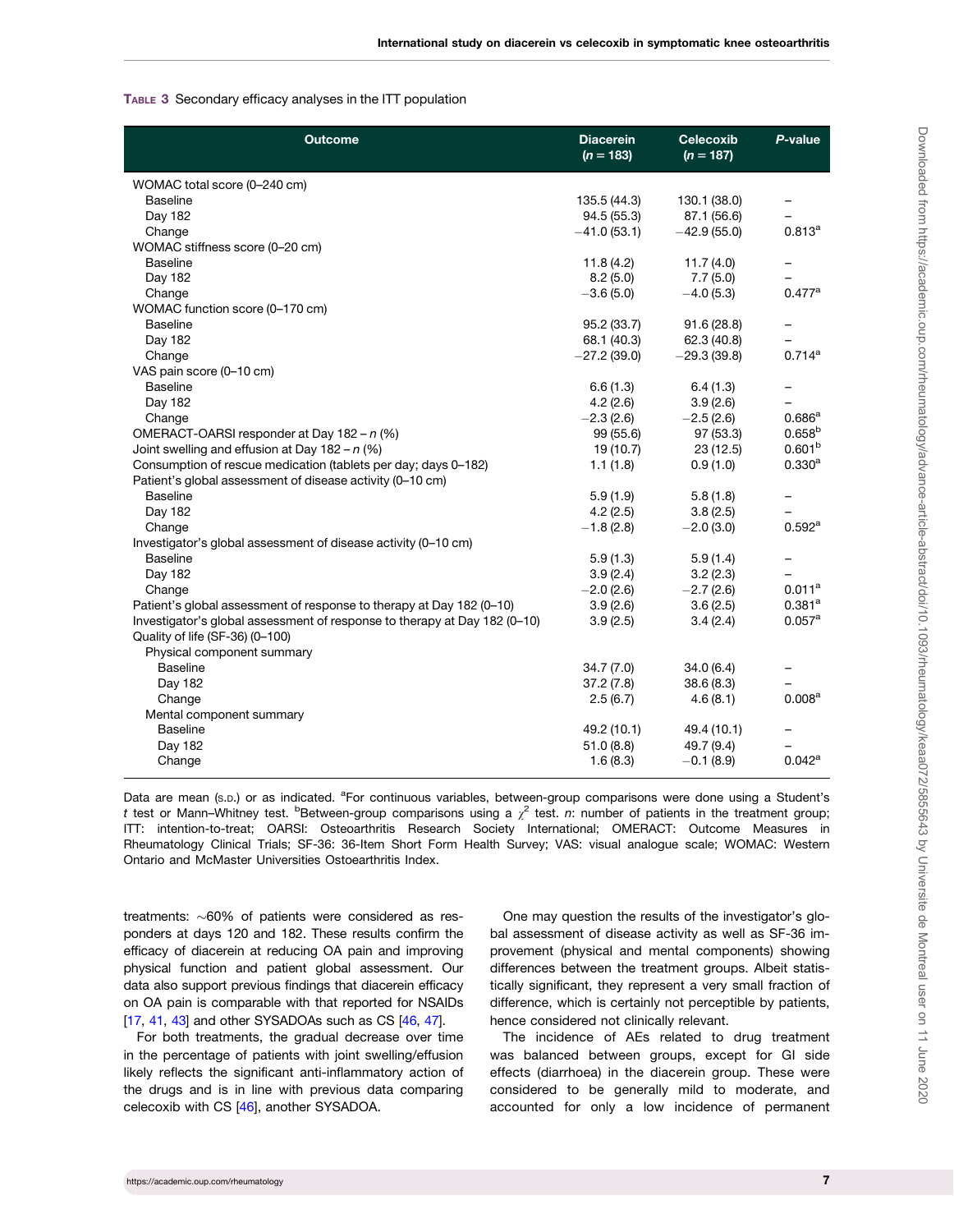<span id="page-7-0"></span>discontinuation in the diacerein group, which was in line with previous reports [[17](#page-9-0)]. The incidence of diarrhoea, the main side effect known to be associated with diacerein treatment, was lower in this study than was previously reported in some other studies [\[17,](#page-9-0) [20](#page-9-0), [42\]](#page-9-0). This could be explained first by the patient selection, which excluded those with significant GI diseases, and second by the step-up diacerein regimen in this trial. Finally, the drug formulation used in the present study may also have had an impact on the low incidence of diarrhoea [\[48\]](#page-10-0).

The good safety profile of diacerein was also demonstrated by the absence of any treatment-related SAEs, except for one case of minor and transient increase in liver transaminases with rapid spontaneous resolution upon cessation of diacerein. Of note, the concomitant intake of fibrate provided an alternative possible cause for altered liver function tests [\[49\]](#page-10-0).

The absence of major safety issues with diacerein in this trial supports the latest European Society for Clinical and Economic Aspects of Osteoporosis, Osteoarthritis and Musculoskeletal Diseases (ESCEO) guidelines [\[18,](#page-9-0) [19\]](#page-9-0), which propose diacerein as a safe alternative over NSAIDs or celecoxib, especially for individuals at cardiovascular or GI risk who have contraindications for treatment with such drugs.

It should be noted that patients with past or present history of upper GI, renal and/or cardiovascular conditions were excluded from the study. As part of any study design using an NSAID comparator, these exclusion criteria probably favoured per patient selection having a significantly better long-term celecoxib safety profile than one may expect in a real-world scenario. Moreover, patients included in the study were those at low risk of cardiovascular disease, which may have impacted the results by 'protecting' the celecoxib cohort from the occurrence of such events. Similarly, patients with chronic kidney disease, another well-known contraindication for NSAID usage, were excluded from the study, which may explain the low incidence of worsening high blood pressure.

In addition to this selection bias, another limitation of this study relates to the duration of the study and the choice of the clinical outcomes. All end points evaluated at day 182 were patient-reported outcomes. As such, they might be influenced not only by the study treatment but also by additional factors such as staff and participant expectations, personal perception of pain, or perceived invasiveness of the treatment [\[50\]](#page-10-0). However, according to Ehrich et al. [\[37\]](#page-9-0), the MPCI is about 10 for WOMAC knee pain (scale 0–100), while such a margin was easily surpassed by both diacerein and celecoxib groups at 6 months, demonstrating the usefulness of both drugs, yet no significant differences between these two interventions was seen.

Although there is a well-known placebo effect in OA, we did not include a placebo group as the study design is a non-inferiority trial. Moreover, it would have been unethical to use a placebo treatment arm, particularly

while studying patients with moderate-to-severe pain for a 6-month period [\[31\]](#page-9-0), and in view of the fact that diacerein has already been shown to have a beneficial effect on pain in several placebo-controlled clinical trials in knee OA [\[17](#page-9-0), [21](#page-9-0), [23](#page-9-0)]. The washout period for the rescue analgesic before evaluations was long enough not to have impact on the studied pain outcomes.

Another limitation pertains to the preselected (as per MPCI) 10-point non-inferiority margin of diacerein vs celecoxib for WOMAC knee pain (scale 0–100). This represents roughly a 50% preserved fraction of the effect size of celecoxib over placebo, which may be conservative. However, the results of our trial yielded an even tighter lower boundary of non-inferiority for WOMAC pain score (3.2 on a scale of 0–50), maintaining even more of the preserved fraction (closer to 70%) than originally planned.

Since this study was powered to primarily assess the efficacy of both treatments, another limitation is the impossibility to ascertain, per patient number, due to careful selection and the relatively short-term study duration, the occurrence of SAEs such as major cardiac, GI or renal side effects.

These results demonstrate that diacerein is noninferior to celecoxib in reducing pain. No differences were found for stiffness or functional limitations after 6 months of treatment in patients with moderate-tosevere pain from knee OA, and diacerein demonstrated a good safety profile and tolerability. DISSCO therefore confirms the positive benefit–risk ratio of diacerein in knee OA and re-establishes diacerein as a therapeutic option to avoid the use of COX-2 inhibitors in this indication.

# Acknowledgements

JPP, JPR and JMP contributed equally to manuscript preparation. All authors had full access to all of the study data, take responsibility for the integrity of the data and the accuracy of the data analysis, and have approved the submitted version of the work. JPP, JPR, PP, MD and JMP were responsible for the study concept and design. JPP, JPR, PP, MD, LB, ED, FM, KP and JMP were responsible for the acquisition and/or analysis and interpretation of the data, and drafting of the manuscript. JPP, JPR, MD and JMP were responsible for critical revision of the manuscript with respect to intellectual content. JPP, JPR, PP, MD and JMP were responsible for the statistical analysis. The authors would like to thank the following people from the DISSCO Trial Investigator Group: Asuncion Acosta Pereira (Barcelona, Spain), Pierre Arsenault (Sherbrooke, Canada), Francisco J. Blanco (A Coruna, Spain), Murray Baron (Montréal, Canada), Jean-Pierre Brasseur (Yvoir, Belgium), Martin Cohen (Montréal, Canada), Stephan Domayers (Zicksee, Austria), Julio Fernandes (Montréal, Canada), André Fréchette (Québec, Canada), Suneil Kapur (Ottawa, Canada), Burkhard F. Leeb (Stockerau, Austria), Marc Leon (Hornu, Belgium), Ingrid Möller (Barcelona, Spain), Jordi Monfort Faure (Barcelona, Spain), Petr Němec (Brno, Czech Republic), Cristobal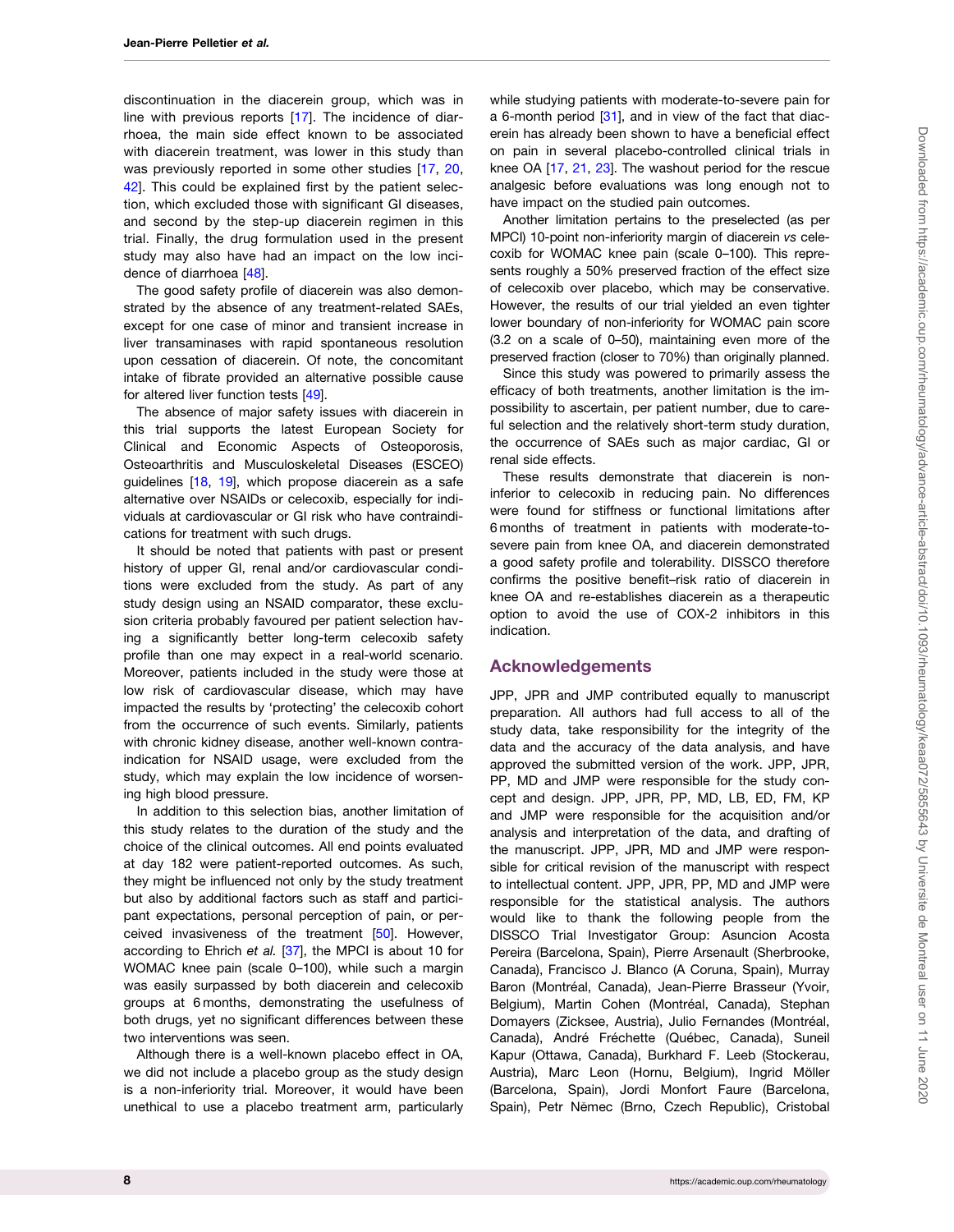<span id="page-8-0"></span>Orellana (Sabadell, Spain), Juan Povedano (Seville, Spain), Montserrat Romera Baures (Barcelona, Spain), Frank Raeman (Merksem, Belgium), Pieter Reynders (Brussels, Belgium), Jan Rosa (Prague, Czech Republic), Serge Schreiber (La Louvière, Belgium), Jan Schulz (Montréal, Canada), Jacqueline Uson (Madrid, Spain), Pascale Verret (Montréal, Canada). The authors also thank Santa Fiori and Jacqueline Brunet for their assistance with preparation of the manuscript. Publicly available data can be gathered from the NIH [\(https://clinicaltrials.gov/ct2/](https://clinicaltrials.gov/ct2/show/NCT02688400? term=02688400&hx0026;rank=1) [show/NCT02688400? term](https://clinicaltrials.gov/ct2/show/NCT02688400? term=02688400&hx0026;rank=1)=[02688400&rank](https://clinicaltrials.gov/ct2/show/NCT02688400? term=02688400&hx0026;rank=1)=[1\)](https://clinicaltrials.gov/ct2/show/NCT02688400? term=02688400&hx0026;rank=1) or Eudra CT ([https://www.clinicaltrialsregister.eu/ctr-search/trial/2015-](https://www.clinicaltrialsregister.eu/ctr-search/trial/2015-002933-23/results) [002933-23/results](https://www.clinicaltrialsregister.eu/ctr-search/trial/2015-002933-23/results)) clinical trial databases. Additional unpublished data may be obtained upon reasonable request from TRB Chemedica (scientific@trbchemedica.com) as long as the request is evaluated as scientifically relevant.

Funding: This work was supported by TRB Chemedica International SA. The sponsor provided study medications free of charge and met the expenses that arose during the course of the study. The sponsor also participated in the design of the study.

Disclosure statement: JPP has received a study grant and speaker fees from TRB Chemedica, speaker fees from Mylan, and is a shareholder in ArthroLab Inc. JPR and MD are consultants for ArthroLab Inc. KP has received honoraria for lectures and/or consultation from AbbVie, BMS, Egis, Fidia, Medac, MSD, Pfizer, TRB Chemedica and UCB. JMP has received a study grant from TRB Chemedica, and is a shareholder in ArthroLab Inc. PP is an employee of ArthroLab Inc. The other authors have declared no conflicts of interest.

## Supplementary data

[Supplementary data](https://academic.oup.com/rheumatology/article-lookup/doi/10.1093/rheumatology/keaa072#supplementary-data) are available at Rheumatology online.

# **References**

- [1](#page-1-0) Woolf AD, Pfleger B. Burden of major musculoskeletal conditions. Bull World Health Organ 2003;81:646–56.
- [2](#page-1-0) Murray CJ, Vos T, Lozano R et al. Disability-adjusted life years (DALYs) for 291 diseases and injuries in 21 regions, 1990–2010: a systematic analysis for the Global Burden of Disease Study 2010. Lancet 2012;380: 2197–223.
- [3](#page-1-0) Hiligsmann M, Cooper C, Arden N et al. Health economics in the field of osteoarthritis: an expert's consensus paper from the European Society for Clinical and Economic Aspects of Osteoporosis and Osteoarthritis (ESCEO). Semin Arthritis Rheum 2013;43: 303–13.
- [4](#page-1-0) Litwic A, Edwards MH, Dennison EM, Cooper C. Epidemiology and burden of osteoarthritis. Br Med Bull 2013;105:185–99.
- [5](#page-1-0) Wang H, Bai J, He B, Hu X, Liu D. Osteoarthritis and the risk of cardiovascular disease: a meta-analysis of observational studies. Sci Rep 2016;6:39672.
- [6](#page-1-0) Hall AJ, Stubbs B, Mamas MA, Myint PK, Smith TO. Association between osteoarthritis and cardiovascular disease: systematic review and meta-analysis. Eur J Prev Cardiol 2016;23:938–46.
- 7 Jordan KM, Arden NK, Doherty M et al. EULAR Recommendations 2003: an evidence based approach to the management of knee osteoarthritis: report of a Task Force of the Standing Committee for International Clinical Studies Including Therapeutic Trials (ESCISIT). Ann Rheum Dis 2003;62:1145–55.
- 8 Zhang W, Nuki G, Moskowitz RW et al. OARSI recommendations for the management of hip and knee osteoarthritis: part III: changes in evidence following systematic cumulative update of research published through January 2009. Osteoarthritis Cartilage 2010;18: 476–99.
- 9 Hochberg MC, Altman RD, April KT et al. American College of Rheumatology 2012 recommendations for the use of nonpharmacologic and pharmacologic therapies in osteoarthritis of the hand, hip, and knee. Arthritis Care Res 2012;64:465–74.
- 10 McAlindon TE, Bannuru RR, Sullivan MC et al. OARSI guidelines for the non-surgical management of knee osteoarthritis. Osteoarthritis Cartilage 2014;22:363–88.
- 11 National Institute for Health and Care Excellence (NICE). Osteoarthritis: care and management. In: NICE clinical guideline [CG177] 2014. [https://www.nice.org.uk/](https://www.nice.org.uk/guidance/cg177) [guidance/cg177](https://www.nice.org.uk/guidance/cg177) (14 November 2018, date last accessed).
- 12 FDA. Drug Safety Communication 13 January 2011: Prescription Acetaminophen Products to be Limited to 325 mg Per Dosage Unit: Boxed Warning Will Highlight Potential for Severe Liver Failure. 2011. [https://wayback.](https://wayback.archive-it.org/7993/20170111224110/http://www.fda.gov/Drugs/DrugSafety/ucm239821.htm) [archive-it.org/7993/20170111224110/http://www.fda.gov/](https://wayback.archive-it.org/7993/20170111224110/http://www.fda.gov/Drugs/DrugSafety/ucm239821.htm) [Drugs/DrugSafety/ucm239821.htm](https://wayback.archive-it.org/7993/20170111224110/http://www.fda.gov/Drugs/DrugSafety/ucm239821.htm) (21 February 2020, date last accessed).
- [13](#page-1-0) Bhala N, Emberson J, Merhi A, Abramson S et al. Vascular and upper gastrointestinal effects of nonsteroidal anti-inflammatory drugs: meta-analyses of individual participant data from randomised trials. Lancet 2013;382:769–79.
- [14](#page-5-0) Pelletier JP, Martel-Pelletier J, Rannou F, Cooper C. Efficacy and safety of oral NSAIDs and analgesics in the management of osteoarthritis: evidence from real-life setting trials and surveys. Semin Arthritis Rheum 2016; 45(4 Suppl):S22–7.
- 15 Roberts E, Delgado Nunes V, Buckner S et al. Paracetamol: not as safe as we thought? A systematic literature review of observational studies. Ann Rheum Dis 2016;75:552–9.
- [16](#page-1-0) Bruyere O, Cooper C, Pelletier JP et al. An algorithm recommendation for the management of knee osteoarthritis in Europe and internationally: a report from a task force of the European Society for Clinical and Economic Aspects of Osteoporosis and Osteoarthritis (ESCEO). Semin Arthritis Rheum 2014;44:253–63.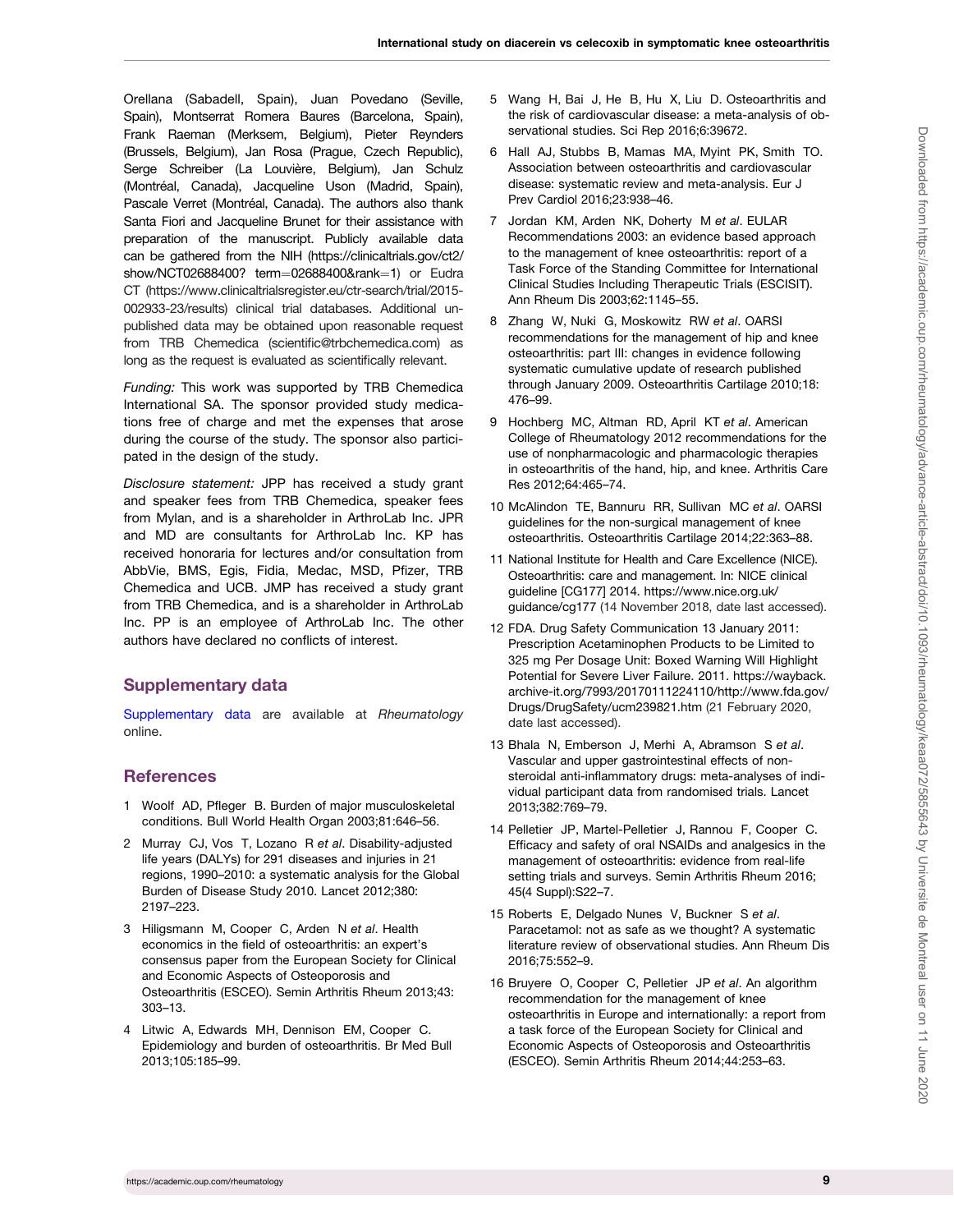- <span id="page-9-0"></span>[17](#page-1-0) Fidelix TS, Macedo CR, Maxwell LJ, Fernandes Moca Trevisani V. Diacerein for osteoarthritis. Cochrane Database Syst Rev 2014;2:CD005117.
- [18](#page-1-0) Bruyere O, Cooper C, Pelletier JP et al. A consensus statement on the European Society for Clinical and Economic Aspects of Osteoporosis and Osteoarthritis (ESCEO) algorithm for the management of knee osteoarthritis—from evidence-based medicine to the reallife setting. Semin Arthritis Rheum 2016;45(4 Suppl):S3–11.
- [19](#page-1-0) Bruyère O, Honvo G, Veronese N et al. An updated algorithm recommendation for the management of knee osteoarthritis from the European Society for Clinical and Economic Aspects of Osteoporosis, Osteoarthritis and Musculoskeletal Diseases (ESCEO). Semin Arthritis Rheum 2019;49:337–50.
- [20](#page-1-0) Rintelen B, Neumann K, Leeb BF. A meta-analysis of controlled clinical studies with diacerein in the treatment of osteoarthritis. Arch Intern Med 2006;166:1899–906.
- [21](#page-7-0) Bartels EM, Bliddal H, Schondorff PK et al. Symptomatic efficacy and safety of diacerein in the treatment of osteoarthritis: a meta-analysis of randomized placebo-controlled trials. Osteoarthritis Cartilage 2010;18:289–96.
- 22 Panova E, Jones G. Benefit–risk assessment of diacerein in the treatment of osteoarthritis. Drug Saf 2015;38:245–52.
- [23](#page-1-0) Pavelka K, Bruyere O, Cooper C et al. Diacerein: benefits, risks and place in the management of osteoarthritis. An opinion-based report from the ESCEO. Drugs Aging 2016;33:75–85.
- [24](#page-1-0) Franchi-Micheli S, Lavacchi L, Friedmann CA, Zilletti L. The influence of rhein on the biosynthesis of prostaglandin-like substances in vitro. J Pharm Pharmacol 1983;35:262–4.
- [25](#page-1-0) Martel-Pelletier J, Pelletier JP. Effects of diacerein at the molecular level in the osteoarthritis disease process. Ther Adv Musculoskelet Dis 2010;2:95–104.
- [26](#page-1-0) Petrillo M, Montrone F, Ardizzone S, Caruso I, Porro GB. Endoscopic evaluation of diacetylrhein-induced gastric-mucosal lesions. Curr Ther Res Clin Exp 1991;49:  $10 - 5$ .
- [27](#page-1-0) Mattei E, Marzoli GA, Oberto G, Brunetti MM. Diacerein effects on the cardiovascular function of the conscious dog following repeated oral administration. RTC Study No. 70600. RTC Research Toxicology Centre. 2009.
- [28](#page-2-0) Bingham CO III, Sebba AI, Rubin BR et al. Efficacy and safety of etoricoxib 30 mg and celecoxib 200 mg in the treatment of osteoarthritis in two identically designed, randomized, placebo-controlled, non-inferiority studies. Rheumatology 2007;46:496–507.
- 29 Rother M, Lavins BJ, Kneer W et al. Efficacy and safety of epicutaneous ketoprofen in Transfersome (IDEA-033) versus oral celecoxib and placebo in osteoarthritis of the knee: multicentre randomised controlled trial. Ann Rheum Dis 2007;66: 1178–83.
- 30 Bingham CO III, Bird SR, Smugar SS, Xu X, Tershakovec AM. Responder analysis and correlation of outcome measures: pooled results from two identical studies comparing etoricoxib, celecoxib, and placebo

in osteoarthritis. Osteoarthritis Cartilage 2008;16: 1289–93.

- [31](#page-1-0) Piaggio G, Elbourne DR, Altman DG et al. Reporting of noninferiority and equivalence randomized trials. JAMA 2006;295:1152–60.
- [32](#page-1-0) Altman R, Asch E, Bloch D et al. Development of criteria for the classification and reporting of osteoarthritis. Classification of osteoarthritis of the knee. Diagnostic and Therapeutic Criteria Committee of the American Rheumatism Association. Arthritis Rheum 1986;29:1039–49.
- [33](#page-1-0) Kellgren JH, Lawrence JS. Radiological assessment of osteoarthosis. Ann Rheum Dis 1957;16:494–502.
- [34](#page-2-0) Birbara C, Ruoff G, Sheldon E et al. Efficacy and safety of rofecoxib 12.5 mg and celecoxib 200 mg in two similarly designed osteoarthritis studies. Curr Med Res Opin 2006;22:199–210.
- 35 Bingham CO III, Smugar SS, Wang H, Tershakovec AM. Early response to COX-2 inhibitors as a predictor of overall response in osteoarthritis: pooled results from two identical trials comparing etoricoxib, celecoxib and placebo. Rheumatology 2009;48:1122–7.
- 36 Schnitzer TJ, Kivitz A, Frayssinet H, Duquesroix B. Efficacy and safety of naproxcinod in the treatment of patients with osteoarthritis of the knee: a 13-week prospective, randomized, multicenter study. Osteoarthritis Cartilage 2010;18:629–39.
- [37](#page-2-0) Ehrich EW, Davies GM, Watson DJ et al. Minimal perceptible clinical improvement with the Western Ontario and McMaster Universities osteoarthritis index questionnaire and global assessments in patients with osteoarthritis. J Rheumatol 2000;27:2635–41.
- [38](#page-2-0) International Conference on Harmonization (ICH) E9 Expert Working Group. ICH Harmonised Tripartite Guideline Topic E9: Statistical principles for clinical trials. Stat Med 1999;18:1905–42.
- [39](#page-2-0) Committee for Proprietary Medicinal Products (CPMP). CPMP/EWP/482/99 Final. Points to consider on switching between superiority and non-inferiority. London: European Medicines Agency, 2000. https://www .ema.europa.eu/en/documents/scientific-guideline/points -consider-switching-between-superiority-non-inferiority\_ en.pdf (21 February 2020, date last accessed).
- [40](#page-3-0) Pham T, Van Der Heijde D, Lassere M et al. Outcome variables for osteoarthritis clinical trials: the OMERACT-OARSI set of responder criteria. J Rheumatol 2003;30: 1648–54.
- [41](#page-5-0) Nguyen M, Dougados M, Berdah L, Amor B. Diacerhein in the treatment of osteoarthritis of the hip. Arthritis Rheum 1994;37:529–36.
- [42](#page-7-0) Pelletier JP, Yaron M, Haraoui B et al. Efficacy and safety of diacerein in osteoarthritis of the knee: a double-blind, placebo-controlled trial. The Diacerein Study Group. Arthritis Rheum 2000;43: 2339–48.
- [43](#page-5-0) Zheng WJ, Tang FL, Li J et al. Efficacy and safety of diacerein in osteoarthritis of the knee: a randomized, multicenter, double-dummy, diclofenac-